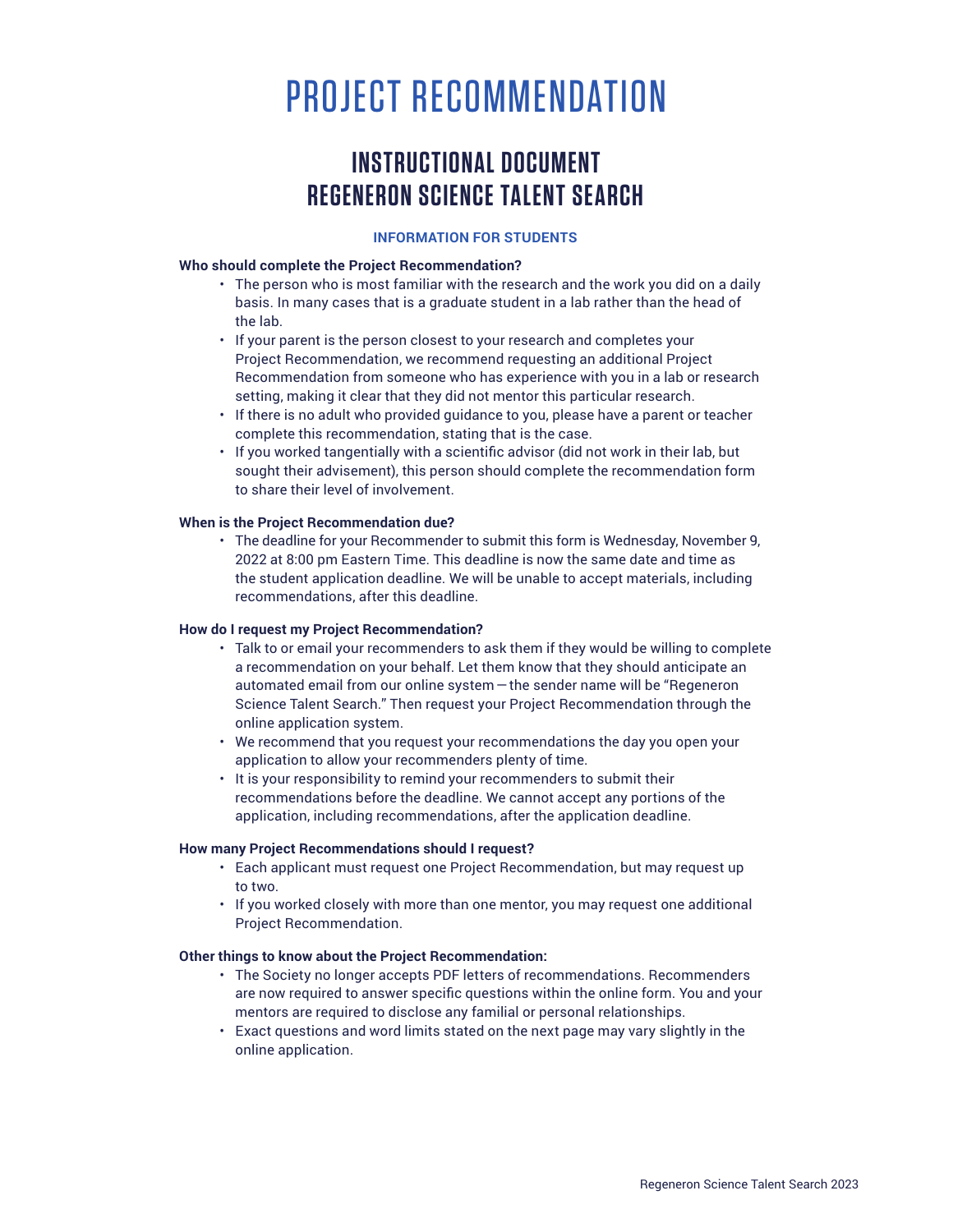#### **PROJECT RECOMMENDATION PREVIEW**

Entrants must request that their Recommender complete this form in the online recommendation system. The questions below are asked in the online form.

#### **RULES QUESTIONS**

- 1. Did the student conduct a non-invasive, non-obtrusive observational or behavioral study on live non-human vertebrate animals?
	- a. Please describe the student's training to work with animals, the supervision under which the work took place, and the student's overall interaction with the animals. (200 words max)
- 2. Did the student conduct a study of non-human vertebrate animal tissue/cell lines obtained from a pre-existing study and supplied by a supervising scientist?
	- a. Where did the student obtain the tissue/cell lines/data?
	- b. Please describe the pre-existing study, provide the title of the IACUC-approved study, the IACUC approval number and date of approval (where required and/or applicable). (200 words max)
	- c. I certify that the student was provided cell lines/tissue from a pre-existing study and that the animals were not sacrificed, nor were invasive procedures used, solely for the purpose of the student's project. Animal sacrifice for student use is not permitted under Regeneron STS rules.
	- d. Identify the source of the cells/tissue and how they were obtained, and any receipts, dates of purchase or other details.
- 3. Did the student's research involve either a behavioral, cell line/tissue study, or other type of data involving human participants?
	- a. Where did the student obtain the human data/tissue/cell lines?
	- b. Please provide the IRB approval number and date of approval of the student's study, or of your original study if the source of the data. Please describe the student's interaction with the human subjects and/or the student's specific role in the larger study. (200 words max)
	- c. For standardized tests not of the student's own design, was the tool in the public domain and/or did the student have permission to use it?
- 4. Did you provide the student with pre-existing human data or human tissue? If yes…
	- a. I certify that the student was provided with human data/human tissue that was anonymous or appropriately de-identified before it was given to the student AND was in compliance with all privacy and HIPAA laws.
	- b. Explain where and how the human data or human tissue was obtained and deidentified.
- 5. Did the student work with PHBAs or hazardous materials?
	- a. Did you complete a Risk Assessment with the student prior to experimentation?
	- b. Please describe the setting in which these materials were analyzed, any safety precautions implemented for the student, and explain how your lab disposed of any PHBAs (if applicable).

#### **PROJECT QUESTIONS**

- 1. Do you, or does anyone in your lab, have a familial relationship to the student? Such a relationship is not disallowed under Regeneron STS rules, however it is important that it be disclosed. If yes, please describe the relationship.
- 2. Were you paid for your services as a mentor to this student, and/or did you work with this student through a program that charges tuition or fees? This type of program and mentoring relationship is permitted but must be disclosed. High school teachers who supported mentees directly through classroom or school club activities, and were not separately compensated, should select "no". If yes, describe and explain the fees/tuition.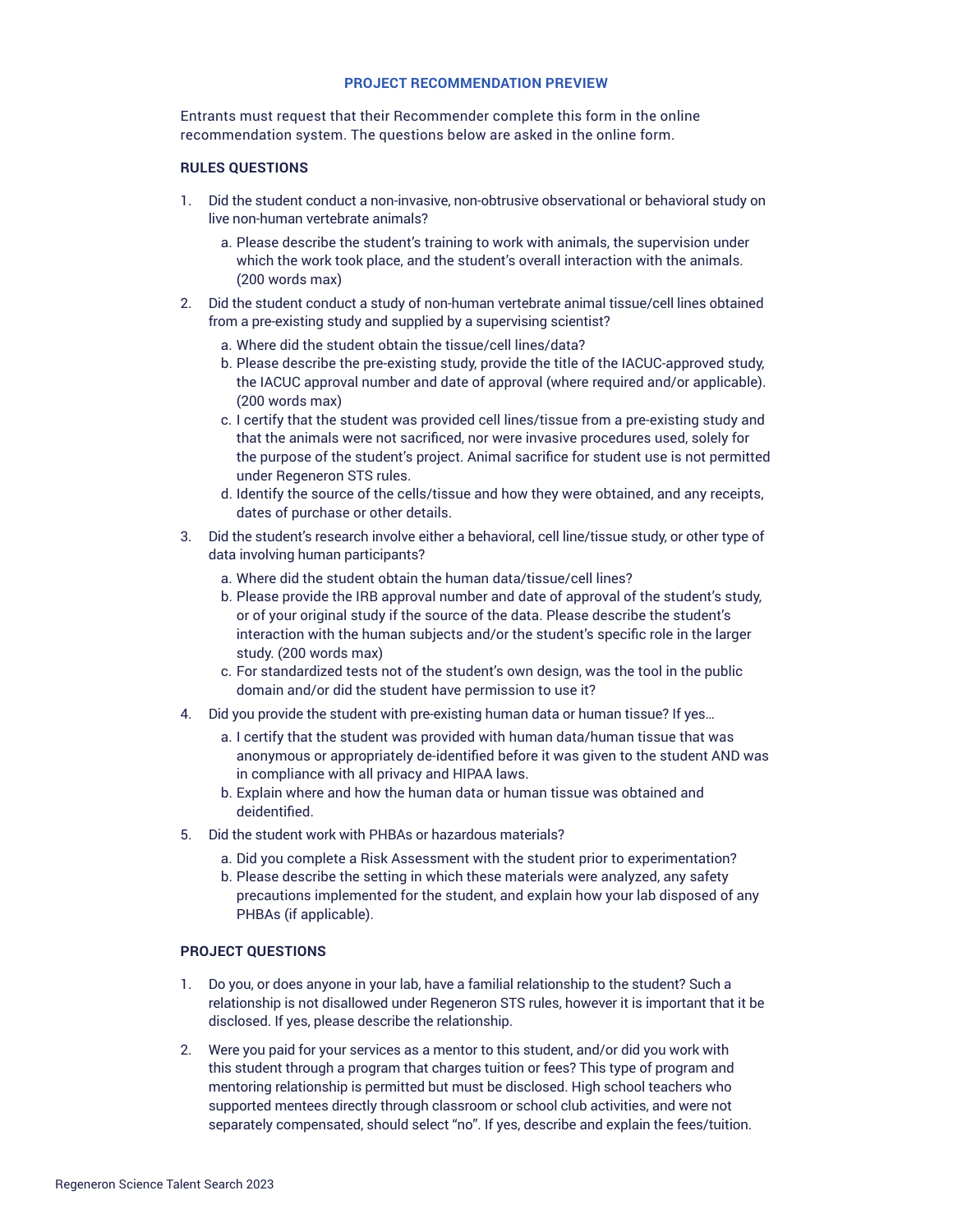- 3. Briefly explain how the student became known to you. (75 words max) (e.g. personal relationship, summer program, high school partnership, direct communication from student, required or elective high school course)
- 4. Please describe the nature of your involvement with the student's research. (150 words max) What role did you serve for the student? What type of guidance did you provide? Did you meet in person or in a virtual setting?
- 5. How did the student get the idea for the project? (200 words max) Was the project assigned; picked from a list of possible research topics; result from discussion with a scientist; arise from work in which the student was engaged; suggested by student?
- 6. What was the duration and intensity of the student's research experience at your institution?
	- a. Number of weeks, months or years
	- b. Approx. start and end dates
- 6. Provide a brief description of your laboratory/research environment and what the student's role was within this group. (150 words max) size, # of scientists/students and their research levels (post-doc, doctoral, undergrad, high school)
- 7. If there were other high school students in your research group please name them and explain in detail the difference between this student's work and the work of other high school students in your group.
	- a. Are there other high school students in your research group?
	- b. Have you mentored any other students who are entering Regeneron STS this year?
	- c. If so, list their names.
	- d. Name any students who performed research that was similar to this student (this year or in a previous year) and explain how this student's work was different and independent from others.
- 8. For what aspects of the research can you give credit to the student as being their own unique contribution: Procedural Design, Data Collection, Data Analysis, Drawing Conclusions
- 9. Students may submit published research to Regeneron STS (this is not required), though it is often difficult to determine student contribution to published paper when the student is not the sole or primary author. To your knowledge, how much of the paper that the student is submitting to Regeneron STS is their own contribution, vs. that of your lab group or larger research project? (200 words max)
- 10. What did the student do that showed creativity and ingenuity? Based on your knowledge of the student, please provide examples of how this student demonstrates potential as a scientist. Were they creative in their science, or creative for a high school student? What is your impression of their knowledge of experimental design, construction or use of equipment, evaluation of data, etc.? (250 words max)
- 11. Would you hire this student again in the future to work in your lab? Why or why not? In 5 to 10 years, do you believe this student could have a career as a working scientist, engineer or mathematician? (200 words max)
- 12. How would you rate this student against other high school students you have worked with in the past?

Top 1% Top 5% Top 10% Top 25% Top 50% Other